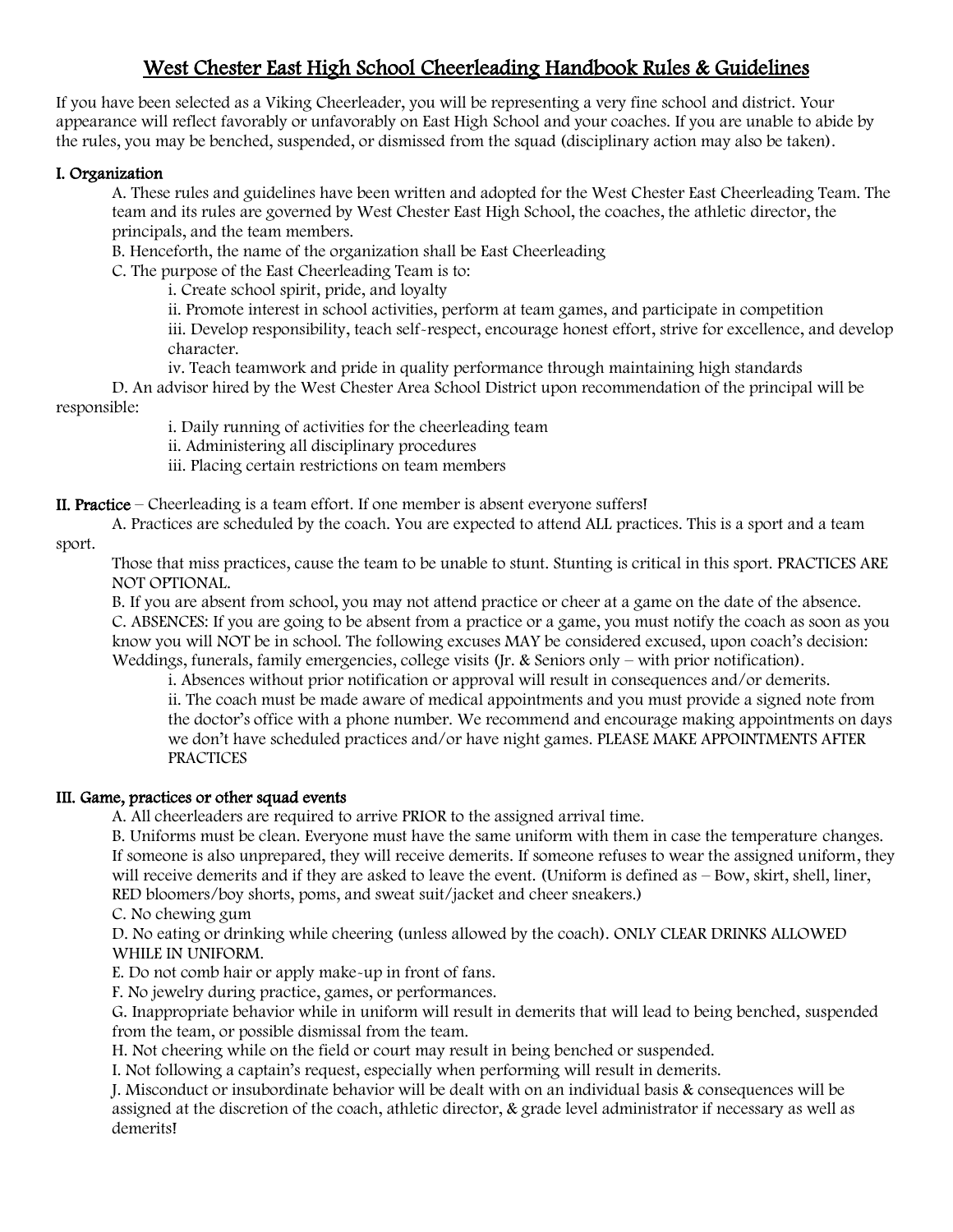#### IV. General Guidelines

there

A. Academic Eligibility –

i. Everyone will be included on a weekly eligibility list. If you are failing two subjects, you are not permitted to cheer until you are passing at least one of the two subjects. After 15 days of being academically ineligible you will be dismissed.

ii.. Your coach and teacher may be in contact; however, it is your responsibility to prove eligibility if

is an error. Teacher must email the Athletic Director, NOT the coach to advise eligibility.

# B. Disciplinary Eligibility –

i. Cheerleaders are expected to follow East's Activity Policy concerning drugs and alcohol. Failure to comply will result in demerits, Suspension, or Dismissal.

ii. Repeat offenses may result in dismissal from the squad (at the discretion of the coach and/or athletic director, and administrators).

# C. Team Eligibility –

i. Any Cheerleader who makes the team, must commit for the full football and basketball season. ii. Any cheerleader who is on the team and decides to quit at any time after the season begins, MUST wait an entire school year after the current season is completed to try out again.

a. (ie. Cheerleader quits in July or Nov or Jan of 2019-20 school year cannot tryout again until 2021-2022 school year)

# V. Competitions

A. Decisions to compete will be made by the coach.

B. Attendance at all competitions and competition practices are mandatory! If you cannot attend, you will not be on the competition team.

C. Alternates WILL learn the entire routine and only compete if pulled up in the event of injury or dismissal of another teammate. They WILL attend all practices and competitions unless directed by coach.

D. All competition team families, including alternates will be responsible for their entire financial obligations that were given at the beginning of the season. Parents may work out a payment plan for their child, but they must be paid in full by scheduled due dates. Contact boosters to work out payment plans. You cannot be on the competition team if you are not paying for the regular season and competition season obligations.

E. Any cheerleader who brings, transports or consumes/smoke, alcohol or drugs at any nt/competition will be removed from the event immediately at the parent's expense.

# VI. Personal Conduct

A. No P.D.A. (Public Display of Affection) especially while in uniform

B. No swearing or foul language (in or out of uniform)

C. Cheerleaders must ride the bus to and home from all away games unless they are riding with their own parents/guardian. No one will be permitted to go home with anyone other than an adult and there must be written and verbal confirmation with the parents and coaches.

D. No jewelry during practice, games, or performances

E. Honest and responsible behavior is always expected! (This means in the classroom and hallways of East High School and while on any trips where you are participating or representing East High School)

F. Anyone who is caught physically or verbally abusing another team member in person OR on the internet OR texting OR in any other way will receive disciplinary action from the coaches and/or administrators at East

#### High

School. G. No smoking, taking drugs of any kind, while in uniform.

# VII. Cheerleading Responsibilities

A. All cheerleaders must attend: (if scheduled) SEE WEBSITE WWW.WESTCHESTEREASTCHEER.COM

i. Pre-season practice & Summer Camp (cost for camp)

ii. All Homecoming Activities (Pep Rally, Decorating, Parade, Game, & all Dance responsibilities)

iii. Parades (unless religious beliefs do not allow participation)

iv. All squad activities and fundraisers

B. Varsity Cheerleaders (Game Day) – All varsity football games, play-off games, and cheerleading competitions unless excused by the coach.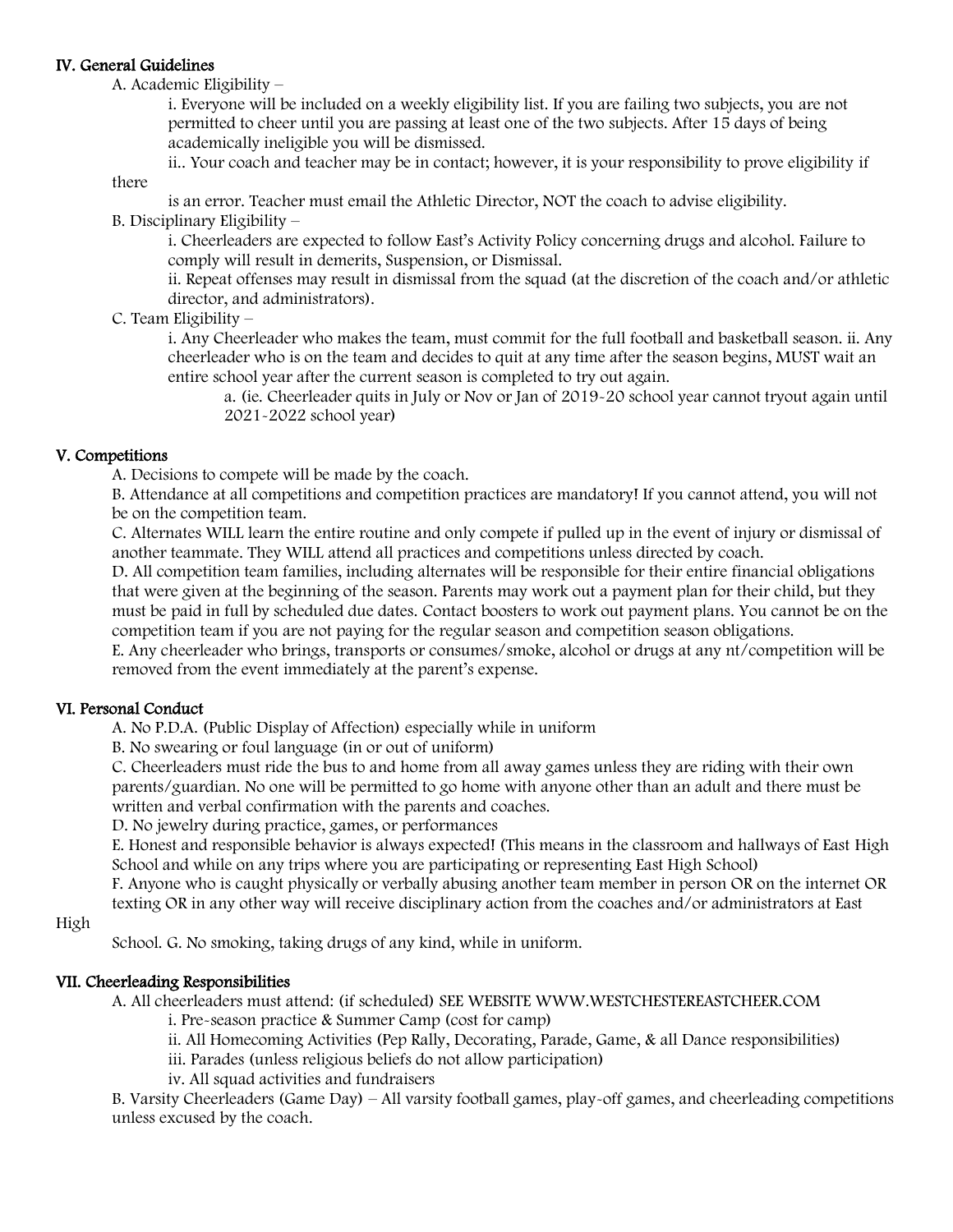C. Junior Varsity Cheerleaders – All JV Football games, play-off games (girl's & boy's), and those games announced by the Head Coach in which both squads (JV & Varsity game day squad) are required to Cheer  $\&$ Competitions (if any).

D. Basketball –Varsity/JV – all home boys and girl basketball games, unless otherwise noted by the head Coach.

#### VIII. Attendance

A. All students who participate in school activities/practices must be in school by 8:30am the day the activity is scheduled.

B. If a member is ill and misses ANY activities, she /he must be HOME or SEEKING MEDICAL APPOINTMENTS (documented in writing by a parent or a doctor)

C. If a team member misses ANY practice time, she/he may be cut or replaced by an alternate for that performance or taken out of the performance completely.

D. All doctor's appointments, etc., should be scheduled so they do not interfere with cheerleading activities and a note should be presented to the coach prior to the absence. We recommend making appoints on days/times that we don't have scheduled practices, events and/or games.

E. All team members must attend each activity in its entirety unless excused by the coach.

F. Work, concerts, vacations during the season and family parties are not excusable absences and will result in consequences.

#### IX. Uniforms

A. Each member will be expected to purchase all items as defined on the order form. For returning cheerleaders, if you already have ALL of the items on the order form, you do not need to reorder them. B. Any financial problems need to be discussed with boosters.

C. Team uniforms or any clothing distributed (defined in III. B.) are provided by the East Cheerleading Program and are the property of East Cheer. Each member will be responsible for the cost to replace any article of their uniform if lost or damaged. Damage includes, holes, stains, color bleed, tears, zippers broken, etc. (price will include the cost of shipping & handling).

D. Each cheerleader will be required to maintain good condition and cleanliness of their uniform on a weekly

basis.

E. Each member will be required to have the uniform cleaned and in good condition before it is turned in at the end of the season. Each uniform is numbered, so cheerleaders will be responsible for the number uniform they were issued.

# X. Medical

A. Each member must have a complete physical exam before the start of the season in Aug.

B. A copy of the Pre-Participation physical packet may be obtained from the Athletic Director's Office AND uploaded to the Family ID website.

C. After June 1st, but prior to cheer camp, each member must turn in a completed PIAA physical packet to the

East

Athletic Department. It must be signed, dated, and stamped in the appropriate places by a physician. The cheerleader and the parent/guardian must also complete and sign the packet in the appropriate spaces. D. Any cheerleader that becomes pregnant during the season will be dismissed from the team.

E. Any cheerleader that becomes injured throughout the season is still a member of the team and should attend all squad events including practices, games, and competitions if possible.

# XI. Character

A. A team member should be leaders within the school and always set a good example.

B. Team members should be above reproach maintaining good personal appearance and habits that cannot be criticized.

i. Smoking, drinking and/or drug use are grounds for dismissal by the coach/athletic director/ principals.

ii. Each member must abide by those standards set by EHS which are found in the Student Handbook and the Student Activity Policy.

iii. Cheerleaders must always abide by the school dress code.

C. A member must be courteous and friendly to all other team members as well as the student body at EHS.

D. A member must be courteous, respectful, and friendly to other teams and visitors of EHS.

E. A member must be respectful to the Advisor/Coach and a credit to the school.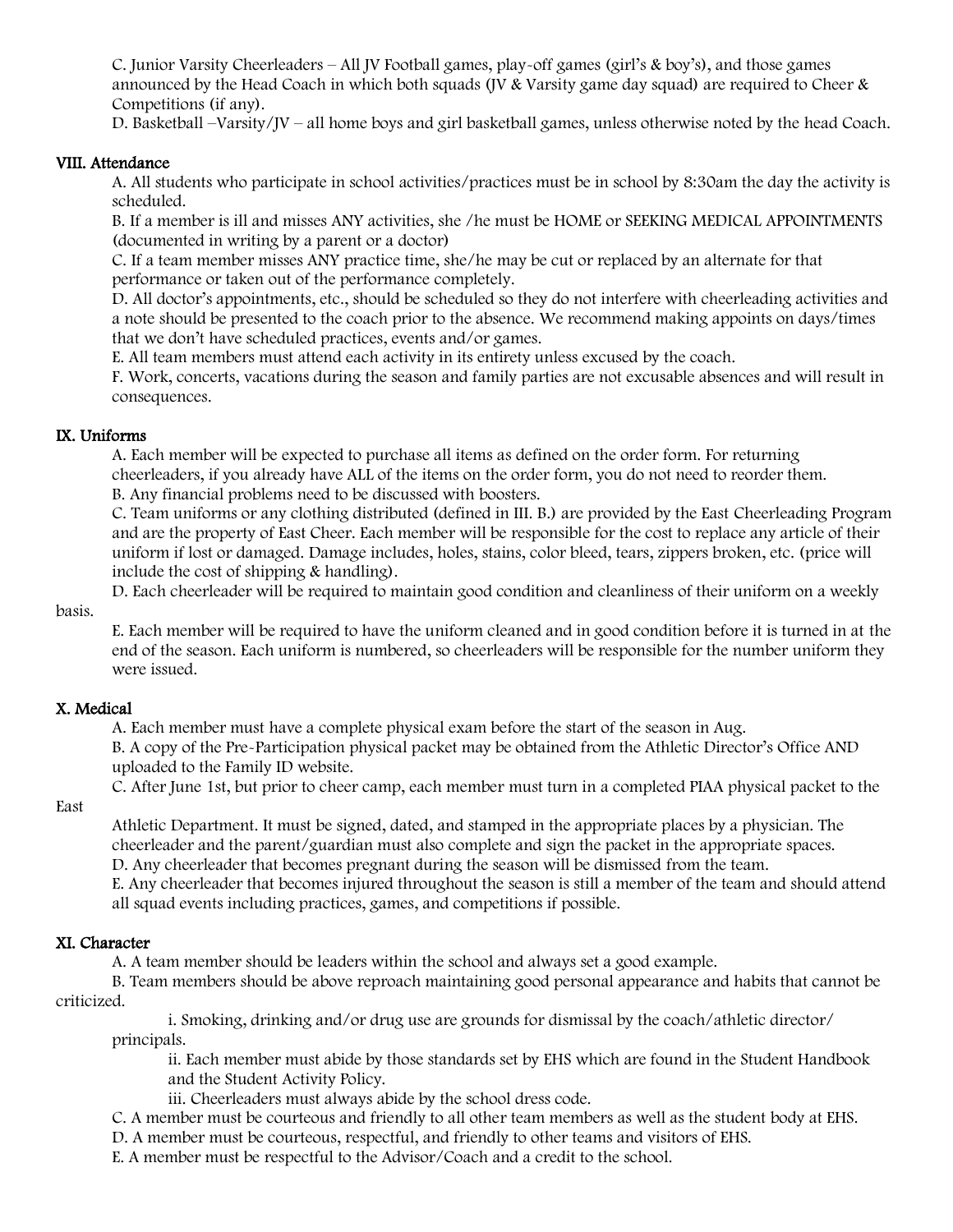#### XII. Demerits

- A. Demerits will be used as a disciplinary tool. This can result in dismissal from the team.
- B. They will be given by the coach.

XIII. Booster Club – Booster club is established to act as an aid to the coach and the squad, as well as assist with fund when the coach deems necessary. Refusal to work with the coach when assistance is needed can result in the booster club being dis-banned and all monies with be deposited in the school EHS cheer account.

A. When a student becomes a member of the East Cheerleading Team, their parents automatically become a member of the Cheerleading Booster Club.

- B. The Booster Club is governed by officers. There will be functioning committees with organization.
- C. Members of the organization could pay annual dues of \$80.00 per family. Late fees can be applied.
- D. Each member of the booster club is expected to volunteer their time to help with cheerleading related events.
- XIV. Fund-Raising It is a vital part of keeping our program running with proper equipment, transportation, and fees. A. All members are required to participate in all fund-raising which is generated by the team, coaches, or the booster club. Some fundraisers are team based and other are individual based to help defer cheerleader costs. B. There may be set goals or sponsorships for each member to attain their fund-raising activities.
	- C. Cheerleaders who do not participate in team fundraisers, will run the risk of not making the competition

team.

- XV. Transportation All cheerleaders are expected to have transportation to and from all squad events.
	- A. Cheerleaders who are late due to transportation difficulties will receive demerits.

B. All cheerleaders are expected to be picked up at the conclusion of all games, practices, or squad events per administration. Parents are messaged by the 3rd quarter/period of every game to allow time to be on time at the conclusion of the event. Failure to comply with this rule will result in consequences of benching or dismissal. Please respect everyone's time and BE ON TIME OR MAKE ARRANGEMENTS FOR CARPOOLING.

#### XVI. Social Media Guidelines

# BEST PRACTICE FOR SOCIAL MEDIA USE:

These guidelines are intended to provide a framework for EAST Cheer to conduct themselves safely and responsibly in an online environment. As a cheerleader, you should:

- A. Be Aware that Privacy Settings are NOT Foolproof. Squad members are highly encouraged to use privacy settings on social media sites. However, be aware that privacy settings are not foolproof. Although social media sites provide their users with privacy improvement updates, the changes occur frequently and can get complicated. Even if you diligently monitor your privacy settings, it's best to assume that anything you post may potentially be seen by your school, your parents, your coach, your employer, your college of choice and strangers.
- B. Avoid Posting Confidential Information. Be aware of the kind of information you are posting on social media sites. Posting information such as your date of birth, address, phone number, class schedule, social security number, bank account number, etc. is **NOT** recommended. Once such information is posted, it becomes the property of the social media site.
- C. Avoid Unprofessional Public Profiles. Any information you put on social media sites is considered public information and may be viewed by members of the public. Be mindful of the image you create for yourself online. Potential, current and future employers as well as college admissions recruiters may access the information you put on social media sites.
- D. Avoid Posting Illegal Activities. Photos posted via social media become the property of the social media site. You may delete the photo from your profile, but the photo remains on the social media site's server. Internet search engines such as Google or Yahoo may still find that image long after you have deleted it from your profile. In addition, even if your profile is set to private, a friend can always download and save incriminating photos that third parties, such as the authorities, can use against you in the future. Squad members should avoid the following: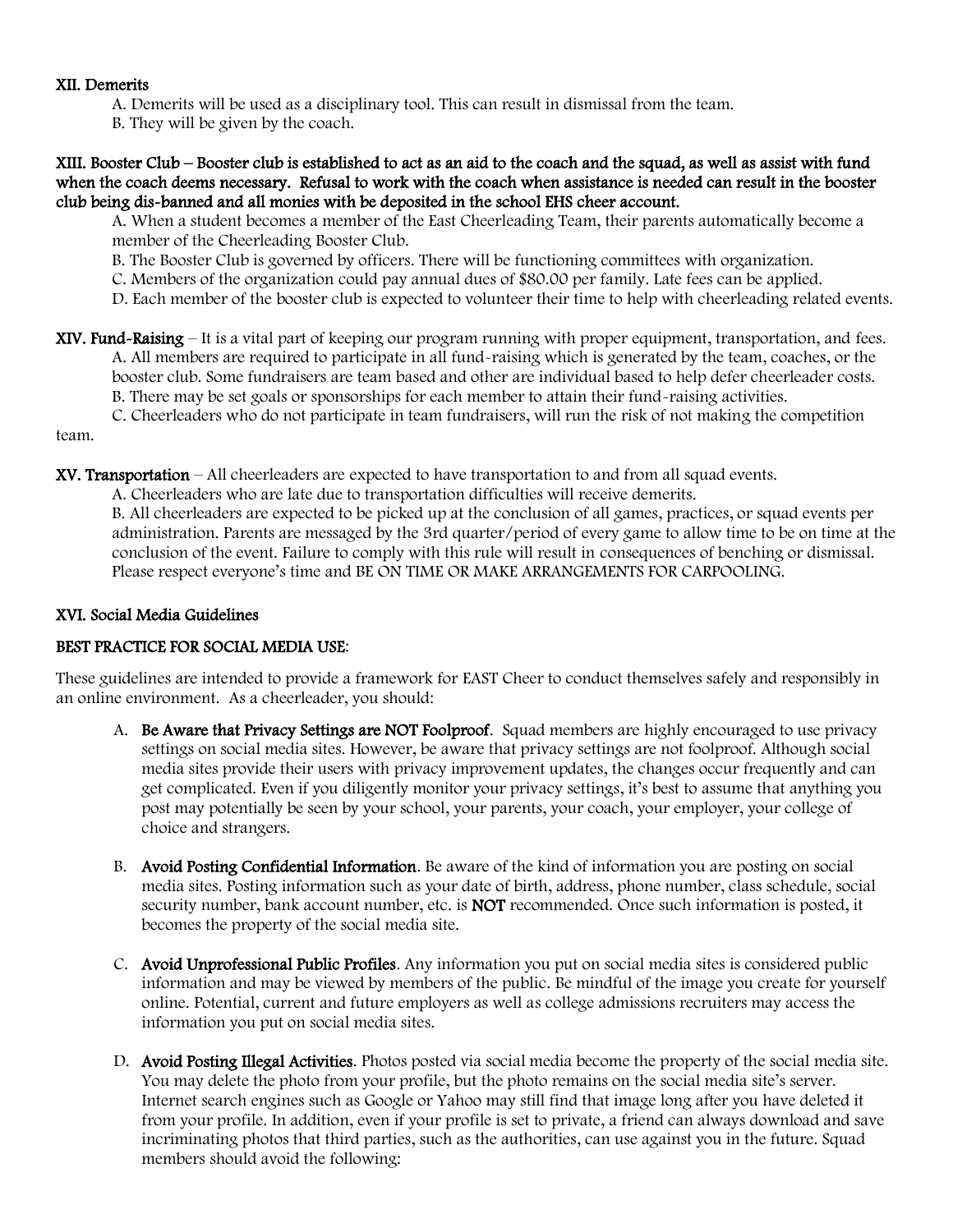• Incriminating photos or statements depicting violence; hazing; sexual harassment; vandalism; stalking; underage drinking; selling, possessing, or using controlled substances; smoking or any other inappropriate behaviors. Members will post anything in WC EAST CHEER attire/logo that is deemed inappropriate or damaging of the individual/team culture and image.

E. Avoid Bullying\Threats of Violence. While people have a right to free speech, that right is NOT unlimited. Bullying is a serious problem and is not limited to student-to-student interactions. Vicious treatment and hateful words often lead to violence, suicide, depression, and discrimination. Squad members should avoid the following:

• Derogatory language or remarks about teammates, coaches, students, staff members, athletic administrators, or representatives of other schools.

` • Demeaning statements about and/or threats to any third party; and

• Creating danger to the safety of another person or making a credible threat of serious physical or emotional injury to another person.

Squad members should be aware that if their conduct is deemed inappropriate, such conduct may be subject to removal from team and/or discipline, not only by school authorities, but also by law enforcement agencies.

# West Chester East Cheerleading Demerit Policy

1. Excused Absence from Practice = cheerleader was in school, had an excuse to get out of practice (i.e. PRIOR parent's note received, anything the coaches know about  $\&$  deemed excused) = 1 Demerit

2. Unexcused Absence from Practice = cheerleader was in school, no valid excuse given to coaches or no contact with coach about absence PRIOR to practice is therefore deemed unexcused (teammates passing along a message is not considered your contact with the coach)  $=$  3 Demerits

3. Ineligible (Academic /Disciplinary)

a. Each day missed = 1 Demerit

b. Over 15 days ineligible  $=$  Grounds for dismissal from team

c. Any teammate on a competition team that is ineligible more than one time during the season, is subject to dismissal.

4. Do Not Participate in GYM = cheerleader must come to practice, but will not be able to practice or participate in any event

= 1 Demerit